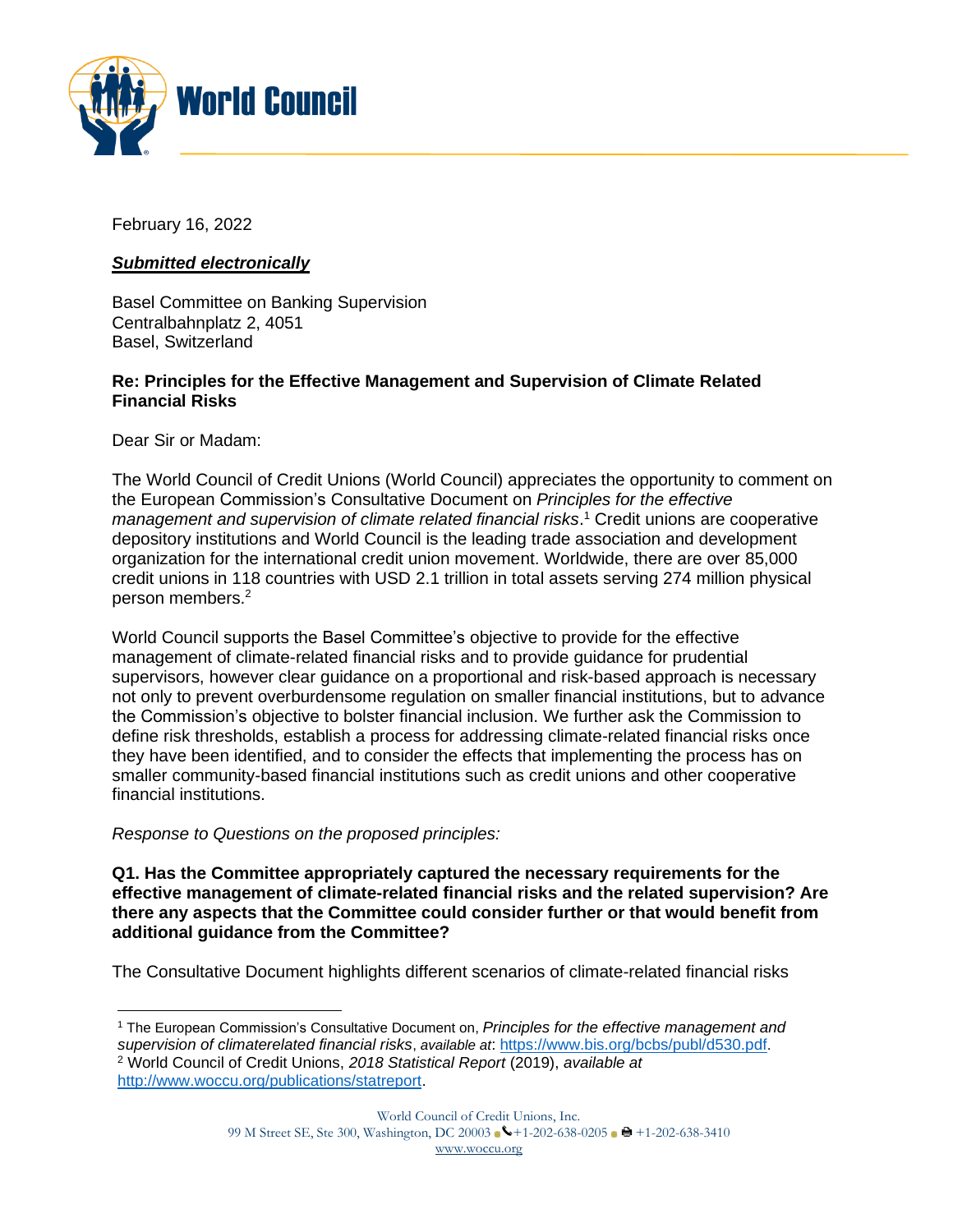calling for a wide range of foreseeability and analysis, however, a more prescriptive conclusion will be necessary for institutions to understand how to specifically address and manage the risk once it has been classified. While the document outlines supervisory expectations for addressing these risks, upon closer inspection, these expectations give rise to additional questions and concerns regarding the aftermath and how those expectations become solutions.

A principal-based approach to improving risk management and supervisory practices typically outline principles that specify the intention of regulation, and in this instance, guidance on effective management and for prudential supervisors. We understand that the benefit of a principle-based approach gives a financial institution the flexibility necessary to make supervisory decisions based on each scenario and its unique facts, however, this may give national-level regulators too much room to implement overburdensome and unnecessary requirements, which will be particularly taxing on small financial institutions.

The Consultative Document states that, "Banks are potentially exposed to climate-related financial risks regardless of their size, complexity or business model… Banks should manage climate-related financial risks in a manner that is proportionate to the nature, scale and complexity of their activities and the overall level of risk that each bank is willing to accept." World Council is in full support of a proportional approach to climate-related financial risks, but we urge the Commission to recommend clear guidance that not only a proportional approach is necessary, but to identify specific direction as to what steps are necessary to achieve proportionality including capital requirements, exemptions, thresholds and other necessary steps necessary to address the identified risks once scenario analysis is complete.

Further, we are concerned that the amount of analysis necessary and the granularity that may be required from a prudential regulator may quickly outweigh the benefit derived from the results of the analysis. In short, the principles provide an incomplete picture of the consequences of this approach, i.e., how will the analysis affect capital requirements. It is imperative that the regulatory burdens that arise from these efforts do not disproportionately and unduly burden smaller financial institutions with limited resources.

#### **Q2. Do you have any comments on the individual principles and supporting commentary?**

Principle 1 suggests "a sound process for understanding and assessing the potential impact of climate-related risk drivers on their businesses and on the environments in which they operate… and "take material physical and transition risk drivers into consideration when developing and implementing their business strategies." This presents the question of what is the threshold for, or what indicator rises to the level of "impact"; or what is the definition of or the threshold for a "material" risk driver? Materiality, if not properly defined with measurable standards can be left to the discretion of an examiner or regulator and can quickly vary with a wide-ranging set of parameters based upon interpretation. We would urge the Commission to include expectations that are clearly defined by supervisory authorities when implementing this principle.

Principle 2 places responsibility on the board and senior management to assign climate-related responsibilities to members and committees and exercise effective oversight of climate-related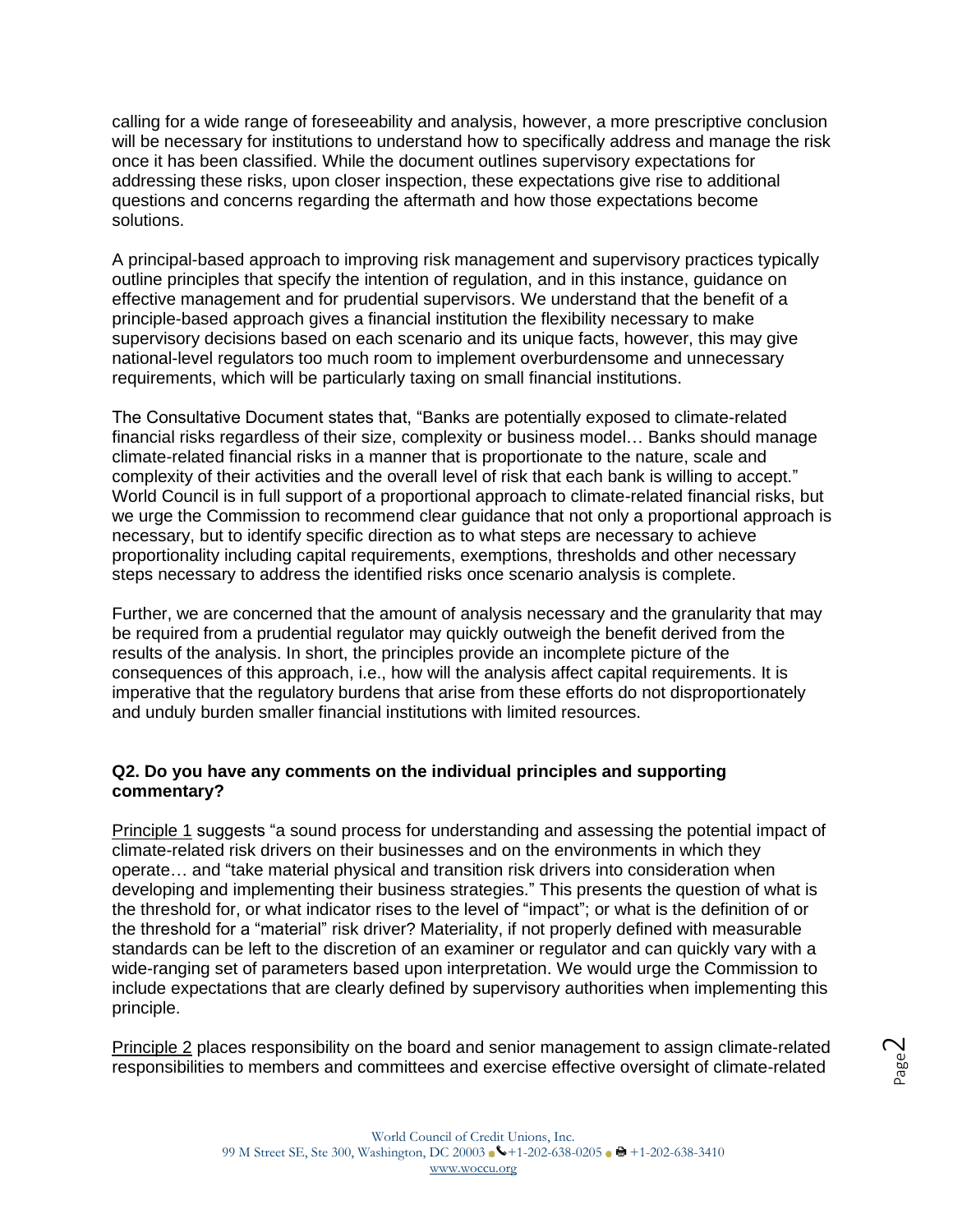financial risks; as well as identify climate-related risk management responsibilities within the organizational structure. This principle further proposes that the board and senior management engage in internal workshops and training, or external collaboration with expert organizations where needed; and that relevant business units have "adequate resources". Additional training and resources, and even application of Principle 4, may seem like a simple concept when implementing new requirements within an institution, but for many credit unions, this is a significant objective. Oftentimes, the capital and resources necessary to train, and even hire essential staff to implement necessary oversight can be financially detrimental to a credit union, and adequate resources may not be available. We request that the Commission provide proportional guidance with respect to corporate governance and regarding managing climaterelated financial risks.

Much like Principle 2, Principle 4 can in practice, be extremely costly and burdensome. Updating client onboarding, credit applications and credit review processes is exceedingly demanding on credit union resources. Without defined proportional guidance, national-level regulators are left free to impose strict, arduous requirements that may be impossible for credit unions to comply with. Again, we ask the Commission for clear proportional guidance as to how to implement climate-related risk management within internal frameworks.

Principle 5 suggests the identification and quantification of climate-related financial risks followed by the incorporation of "those assessed as material over relevant time horizons into their internal capital and liquidity adequacy assessment processes." We ask for a definition and threshold for what the Commission considers material in this instance. Further, assessing causes for net cash outflows or depletion of liquidity buffers, in addition to assessing material risks that may impair liquidity position in the internal liquidity adequacy assessment process (ILAAP), is a broad recommendation which needs specificity. We understand that the Consultative Document leans on a principle-based approach, but without clear-cut capital requirements, credit unions are at risk of submitting to severe regulations meant for G-SIBs.

We hold similar proportionality and specificity concerns for Principles 7-15; and again, request proportional guidance regarding adequate resources and capacity to assess climate-related risk suggested in Principle 17.

#### **Q3. How could the transmission of environmental risks to banks' risk profiles be taken into account when considering the potential application of these principles to broader environmental risks in the future? Which key aspects should be considered?**

Credit unions often provide services to individuals and businesses that are a boon to environmental concerns by providing a line of credit supporting sustainable enterprises, agricultural loans, and consumers who provide little impact to the environmental footprint. It is important that proportionality is included within the climate-related financial risk guidance in order to support institutions that contribute to the betterment of the environment.

World Council appreciates the opportunity to comment on the Basel Committee's Consultative Document on *Principles for the effective management and supervision of climate related financial risks*. Please do not hesitate to contact me should you have any questions regarding

\_\_\_\_\_\_\_\_\_\_\_\_\_